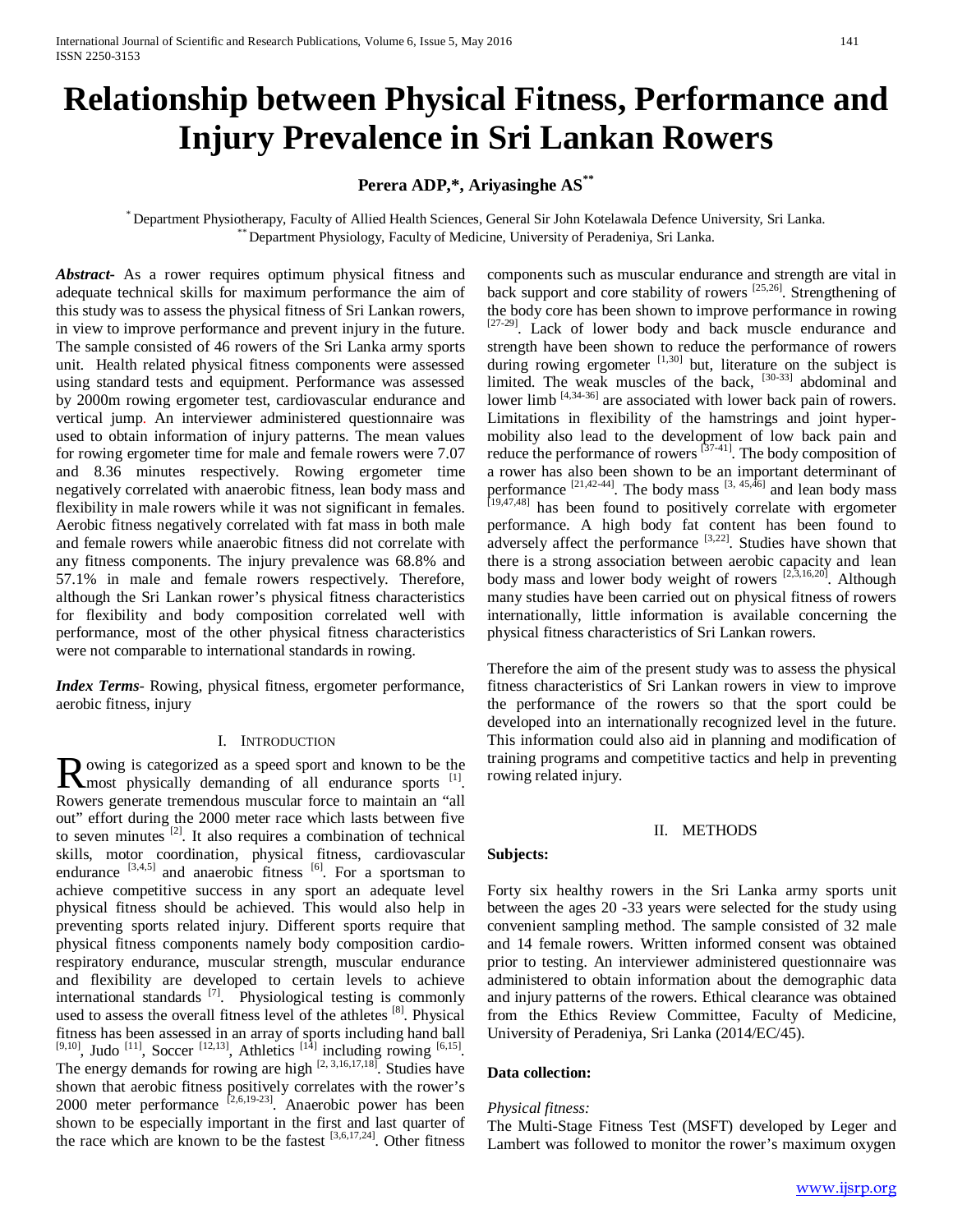uptake  $\left[7\right]$ . This was also used to assess the performance of the rowers. The curl up test was used to measure abdominal strength and endurance. Rower's hand grip strength was assessed using the "Hand Grip Dynamometer". Flexibility was tested by using the Sit-and-Reach test. Skin fold values were taken with the use of a "Harpenden Skin fold Caliper" and measurements were taken from 3 specific sites for men (abdomen, thigh and chest) and women (triceps, suprailiac and thigh). All the techniques, test procedure and measurements for the multi-stage fitness test, curl up test, hand grip strength, sit and reach test and skin fold values were made based on the procedures given by Thomas et al.,  $^{[7]}$ and the values was compared with the normative data tables <sup>[7]</sup>. The fat percentage was compared with normative data given by Jackson and Pollock [49,50]. Fat percentage and body weight were used to calculate the lean body mass.

### *Performance in rowing:*

The concept II rowing ergometer machine was used to measure performance of rowers in a controlled laboratory environment. The stop watch was used to measure the time duration to complete the 2000 meter distance. The anaerobic power was assessed using the standing vertical jump test which is the widespread field test that can be used to evaluate anaerobic fitness<sup>[51]</sup> and peak power and power average were calculated to assess the anaerobic fitness.

#### **Statistical analysis:**

The SPSS 17 version for Windows statistical software package was used to compute and report the data. Descriptive statistics were used to describe and summarize the measurements of performance and physical fitness characteristics. Multiple regressions were used to identify the correlation among physical fitness characteristics and rowing performance. p value of less than  $0.05$  ( $p<0.05$ ) was considered as a significance association.

#### III. RESULTS

In total 32 male and 14 female rowers in the Sri Lankan army team participated in this study. The mean age of male and female rowers was 23.7+3.03 and 23.43+2.10 years and the mean value for rowing ergometer time for male and female rowers as 7.07 and 8.36 minutes respectively. Table 1 shows the mean values of fitness characteristics of male & female rowers; namely aerobic fitness (42.6, 28.2ml/kg/min), muscular strength (47.1, 26.7kg), flexibility  $(58.7, 57, 2cm)$ , fat mass  $(05.1, 18.2kg)$  lean body mass (69.58, 67.15kg) Muscular endurance (43.5, 33.3) peak power (4300w, 3674.6w) and power average (-297.75, -534.9) respectively.

| <b>Fitness</b>            | Male (Mean          | <b>Female</b> (Mean |
|---------------------------|---------------------|---------------------|
| characteristics           | $+SD$ )             | $+SD$ )             |
|                           | $N = no$ of         | $N = no$ of         |
|                           | players             | players             |
| <b>Body composition:</b>  |                     |                     |
| -Body mass (Kg)           | $69.6 + 8.61$       | $67.2 + 11.06$      |
|                           | $(N=32)$            | $(N=14)$            |
| -Fat mass (Kg)            | $05.1 + 2.91$       | $18.2 + 6.65$       |
|                           | $(N=27)$            | $(N=14)$            |
| -Lean body mass (Kg)      | $62.6 + 5.69$       | $48.9 + 10.6$       |
|                           | $(N=26)$            | $(N=14)$            |
| <b>Cardiovascular</b>     |                     |                     |
| <b>Endurance</b>          | $42.6 + 7.13$       | $28.2 + 4.33$       |
| (Aerobic Fitness)         | $(N=19)$            | $(N = 07)$          |
| (ml/kg/min)               |                     |                     |
| <b>Muscular strength</b>  | $47.1 + 6.24$       |                     |
| -Combined hand grip       | $(N=28)$            | $26.7 + 5.82$       |
| strength $(Kg)$           |                     | $(N=14)$            |
| <b>Muscular endurance</b> | $43.5 + 5.96$       |                     |
| -Curl ups test            | $(N = 30)$          | $33.3 + 6.62$       |
|                           |                     | $(N=12)$            |
| Flexibility               | $58.7 + 5.66$       |                     |
| -Sit $&$ Reach test (cm)  | $(N = 32)$          | $57.2 + 7.30$       |
|                           |                     | $(N=12)$            |
| Anaerobic Fitness $(w)$   |                     |                     |
| -Peak power $(w)$         | $4300 + 566.6*$     | $3674.6 + 628.2$    |
|                           | $(N=32)$            | $(N=14)$            |
| -Average power $(w)$      | $-297.75$<br>$^{+}$ | $-534.9 + 327.8$    |
|                           | 295.9               | $(N=14)$            |
|                           | $(N=32)$            |                     |

SD= Standard deviation

The correlation between 2000 meter rowing ergometer time and the physical fitness characteristics of male  $\&$  female rowers is shown in Table 2. Two thousands meter rowing ergometer time correlated negatively with anaerobic fitness  $(p<0.01)$ , lean body mass ( $p<0.05$ ) and flexibility ( $p<0.05$ ) in male rowers while in female rowers there was no significant correlation with any fitness components (p>0.05).

**Table 2: Correlation between 2000m rowing ergometer time and the physical fitness characteristics of male & female rowers**

| Fitness components | Male        | Female         |
|--------------------|-------------|----------------|
|                    | Correlation | Correlation(r) |
|                    | (r)         |                |
| Body mass          | $-0.21$     | $-0.95*$       |
| Fat mass           | 0.25        | 0.01           |
| Lean body mass     | $-0.42*$    | $-0.76$        |
| Grip strength      | $-0.30$     | $-0.49$        |
| Muscular endurance | $-0.33$     | $-0.15$        |
| Flexibility        | $-0.41*$    | $-0.69$        |
| Anaerobic Fitness  | $-0.81**$   | $-0.01$        |
| Aerobic Fitness    | 0.04        | 0.03           |

\*p<0.05- significance

\*\*p<0.01- highly significance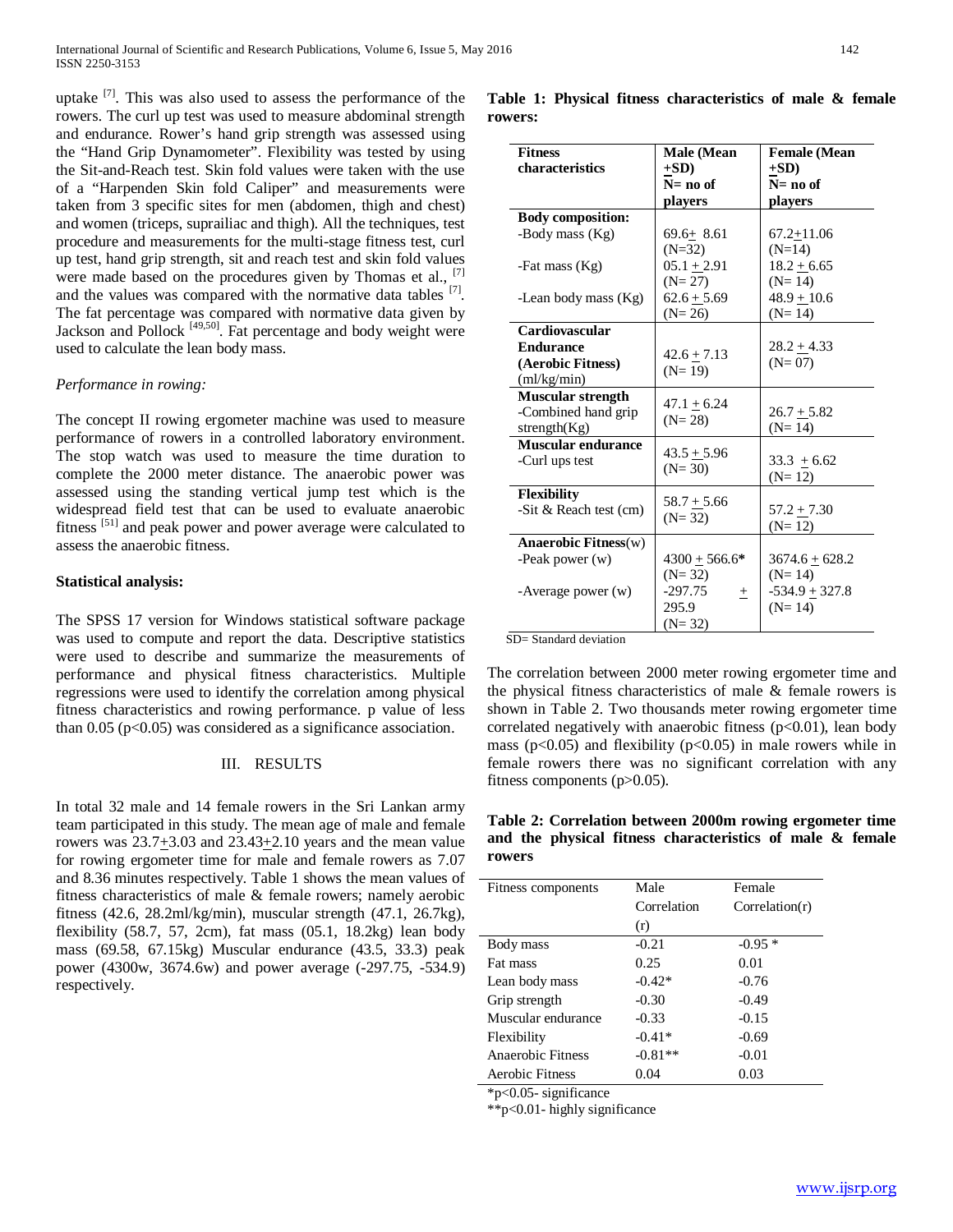The relationship between the fitness characteristics and the aerobic capacity is shown in Table 3. Aerobic fitness correlated significantly with body composition (fat mass) of both male and female rowers  $(p<0.05)$ . There was no significant correlation between anaerobic fitness and any of the fitness components in both male and female rowers (P>0.05).

**Table 3: The correlation between aerobic fitness and physical fitness characteristics of male and female rowers**

| Fitness components | Correlation (r) | Correlation(r) |
|--------------------|-----------------|----------------|
|                    | male            | female         |
| Body mass          | $-0.22$         | $-0.95*$       |
| Fat mass           | $-0.67**$       | $-0.89*$       |
| Lean body mass     | $-0.42$         | $-0.63$        |
| Grip strength L    | $-0.25$         | $-0.84$        |
| Grip strength R    | $-0.21$         | $-0.68$        |
| Muscular endurance | $-0.14$         | 0.48           |
| Flexibility        | $-0.05$         | $-0.20$        |
| Vertical jump      | 0.12            | $-0.60$        |

\*p<0.05- significant

\*\*p<0.01- highly significance

Figure 1 shows the prevalence of injury which was 68.8% and 57.1% in male and female rowers respectively. The type of injury observed for male and female rowers were lower back pain (37.5%,21.4%), knee pain (12.5%,14.2%), hand and wrist pain (3.1%,7.1%), hip pain (0.0%,14.2%), shoulder pain (12.5%,0.0%) and ankle pain (3.1%,0.0%) respectively.

**Figure 1: Prevalence of injury among male and female rowers:**



#### IV. DISCUSSION

Physical fitness characteristics have been used widely to predict the performance characteristics of different sports. The primary finding in the present study was that the health related physical fitness of the Sri Lankan rowers did not achieve international standards. Therefore this study will be a stepping stone to achieving competitive success in the sport in the future. The findings would also provide trainers with information as to which physical attributes need to be improved to tailor fitness programs according to specific needs of the individual and also prevent injury. When the physical fitness component of body composition was considered both male and female rowers in this study possessed a "Recommended percentage of fat" (Table 1) according to international standards  $[7]$ . It also showed that lean body mass significantly correlated with 2000 meter ergometer test time in male rowers  $(p<0.05)$  which corresponds to other studies  $[21,45]$ . It was also interesting to note that fat mass and lean body mass of male rowers in the present study were better compared to some studies  $[6,12]$ . But, fat mass of the male rowers did not correlate with rowing performance. Possessing a high body fat content has been found to adversely affect the 2000 meter rowing ergometer performance [3,22]. The body mass of female rowers in the present study correlated well with rowing ergometer performance  $(p<0.05)$  which was not observed among male rowers. It has been shown that rowing gold medalists were consistently heavier than the other competitors in single sculls events <sup>[52]</sup>. During rowing, the body mass is typically supported by a sliding seat on the rowing ergometer machine and large individuals have been shown to possess an advantage in rowing [3,46,47,53]. Fat mass and lean body mass of male rowers negatively correlated with aerobic fitness while in females it was only fat mass. These findings were consistent with a previous study by Firat, <sup>[6]</sup> showed that the large volume of aerobic training undertaken, together with weight training provides a rower with a high aerobic power, enhanced skill, metabolic efficiency and a greater muscle mass <sup>[20]</sup>. Other studies have also shown that elite heavyweight rowers possess the highest aerobic capacity values  $[2,3,16]$ 

The aerobic capacity or cardiovascular endurance of female rowers was "Very poor" according to international standards while in male rowers it was in the "Fair" category  $[7]$ . There was also no significant correlation between aerobic capacity and 2000 meter ergometer performance in both male and female rowers  $(p>0.05)$ . But, studies have shown that when aerobic fitness and rowing performance were taken in to account absolute VO2 max was the best predictor of 2000 meter rowing performance [19,20] as 65-75% of the energy requirement for rowing is estimated to be from aerobic sources<sup>[6]</sup>.

It has been shown that the first quarter of the race is the fastest, followed by the last quarter while the second and third quarters are the slowest  $[3]$ . Anaerobic power is thought to be specifically important during this initial spurt and final dash of a 2000 meter race <sup>[3]</sup>. Both male and female rowers in the present study performed "Poorly' for the vertical jump test according to the international standards [7] but the values of the male rowers were similar to a study done by Singh  $[25]$ . But there was a significant negative correlation between anaerobic fitness and 2000 meter rowing ergometer time  $(p<0.05)$  in male rowers. The finding is similar to study done by Riechman,  $[54]$  with the Wingate test machine which showed a statistically significant correlation between the Wingate rowing anaerobic test results and 2000 meter rowing ergometer performance. But, Steinacker, has suggested that there is a critical level of strength and anaerobic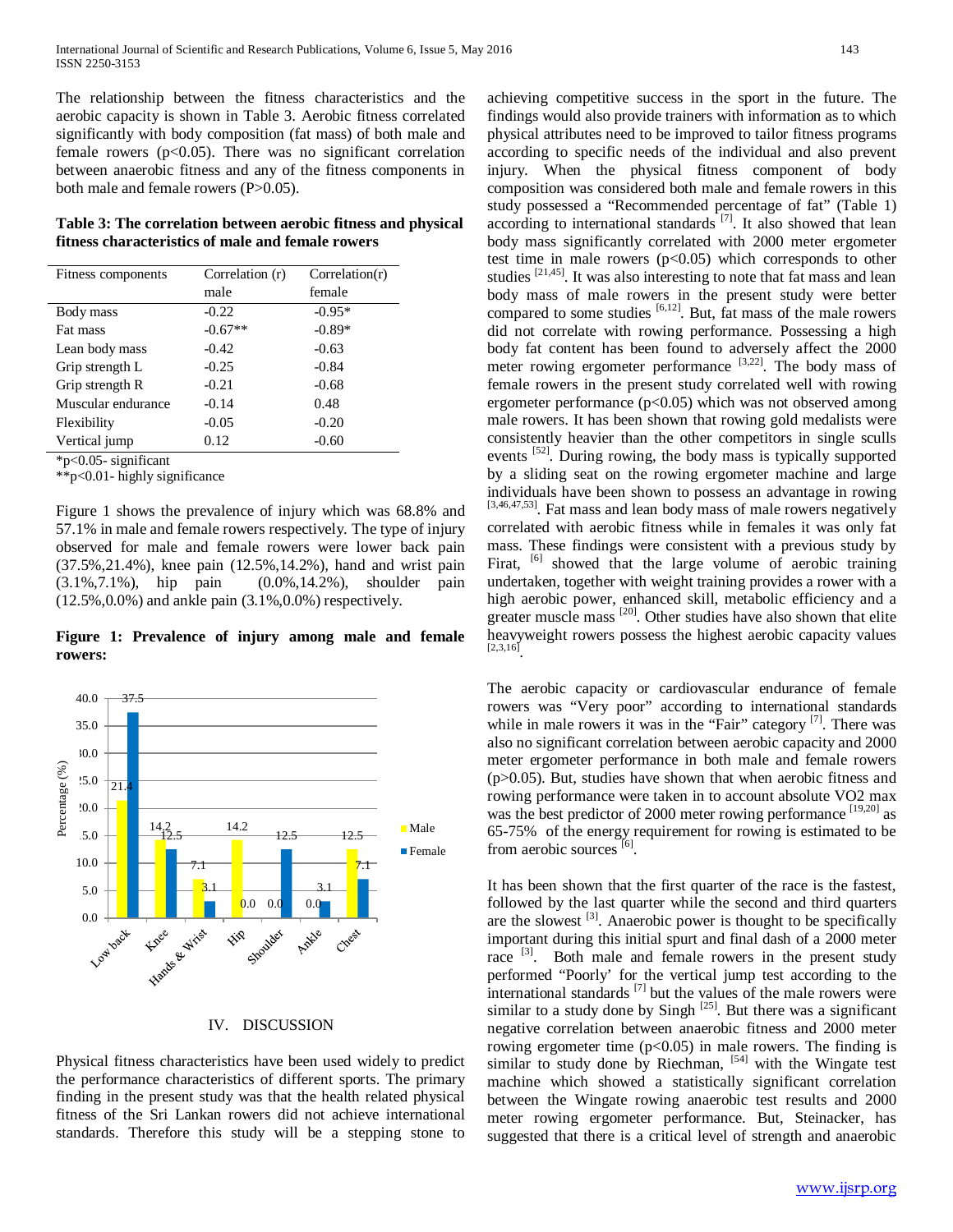capacity above which further improvements will not increase rowing performance <sup>[16]</sup>. The vertical jump test also measures lower body power and several studies have shown that lower body and lower leg muscles should be strengthened as all major muscles in lower limbs are used in the sport of rowing <sup>[1]</sup>. Poor performance on the vertical jump show the lack of lower body power of the Sri Lankan rowers which may be one of the reasons for poor performance.

Sri Lankan rowers achieved a good score for flexibility which was comparable to international standards [7] which also showed a significant negative correlation with 2000 meter rowing ergometer time  $(p<0.05)$  in male rowers. Though literature on the importance of flexibility in rowing performance is rather limited it has been shown that flexibility of rowers is an important component in achieving the correct positioning during the stroke cycle in rowing  $[37]$ . Lack of hamstring and hip flexibility may predispose rowers to back and knee injuries due to an increase in flexion strain in the lower back during sitting and reaching movements during rowing  $[4,41,42]$ . A high percentage of rowers in this study suffered from low back pain followed by knee pain (Figure 1). It has also been proposed that short hamstring length may be a risk factor for low back pain [38-40]. It has been suggested that 10 minutes of stretching after training may reduce the incidence of acute injuries [55] but; Howell, reported that rowers performing regular hamstring stretches had a high incidence of low back pain (LBP)<sup>[56]</sup>. Therefore further studies are required to determine the role of hamstring flexibility in low back pain in rowers.

Rowers have to generate a tremendous muscular force to maintain "all out" effort during the 2000 meter race <sup>[2]</sup>. Approximately 70% of the skeletal muscle tissue in the rower's body has been shown to be used in a single stroke cycle while successful rowers have been shown to have more slow twitch fibres [16]. Though the major muscles involved in rowing are the muscles of the lower limb and trunk, all muscles in the body including arm, forearm and wrist should be strengthened for better performance  $\begin{bmatrix} 1 \end{bmatrix}$ . In the present study, both male and female rowers were in the "very poor" category for muscular endurance and "need to improve" category in muscular strength according to international standards  $[7]$ . Both physical fitness components did not correlate significantly with 2000 meter rowing ergometer time, aerobic or anaerobic fitness which was comparable to a study by Singh <sup>[25]</sup>. Several past studies have shown that the strengthening of the core body and limbs is required to improve performance in rowing  $[27 - 29]$  as the pulling force is accomplished by the extensors of the lower extremities and trunk, and the flexors of the upper extremities during the drive phase of the stroke  $[26]$ . Long durations and years of endurance training have been shown to increase the number and diameters of slow twitch fibres, increase the oxidative enzymes and increase the mitochondrial number of elite rowers  $[2,3]$ . But according to Secher, rowing performance and strength data do not correlate well as the movements involved in rowing sport are specific  $[3]$ . Studies have also shown that the lower leg muscles and back muscles of rowers fatigue easily during ergometer rowing contributing to poor performance  $[1,30]$ .

There are several studies which show that the lack of muscle strength and endurance of back, <sup>[30-33]</sup> abdominals and lower  $\lim_{\delta}$  [4,34-36] may predispose to the development of low back pain in rowers. Both male and female rowers in the present study had a high prevalence of low back injuries (Figure 2). One of the reasons for the poor performance of Sri Lankan rowers may due to inadequate muscles strengthening and endurance training. In comparison to the males, female rowers did not achieve international standards in physical fitness characteristics except for flexibility. Therefore, in female rowers, 2000 meter rowing

#### V. CONCLUSION

ergometer time did not correlate to any of the above fitness

components.

This study concludes that although the Sri Lankan rowers physical fitness characteristics for flexibility and body composition correlate well with performance, most of the other physical fitness characteristics were not comparable with rowing specific performance to achieve international standards in rowing. The study also confirmed that rowers with lower fat mass and lower body mass possessed higher aerobic capacity while those with higher anaerobic power associated better with rowing ergometer performance. This study highlights the importance of regular fitness training to achieve world standards for rowing, specifically in the areas of muscular strength, muscular endurance and cardiovascular endurance. Regular fitness assessments are also required to monitor training improvements and to determine which areas are best to concentrate on individually. This was one of the first studies to be conducted in rowers in Sri Lanka and we hope to continue to assess and improve the standards required to achieve competitive success in the future.

#### ACKNOWLEDGEMENT

The authors would like to acknowledge all members of the Sri Lankan army rowing teams, team coach and in charge of rowing for their support and collaboration during the study.

#### REFERENCES

[1] [Hagerman FC,](http://europepmc.org/search?page=1&query=AUTH:%22Hagerman+FC%22) [Lawrence RA,](http://europepmc.org/search?page=1&query=AUTH:%22Lawrence+RA%22) [Mansfield MC.](http://europepmc.org/search?page=1&query=AUTH:%22Mansfield+MC%22) A comparison of energy expenditure duringrowing and cycling ergometry. *[Medicine and Science in Sports](http://europepmc.org/search?page=1&query=ISSN:%220195-9131%22)  [and Exercise](http://europepmc.org/search?page=1&query=ISSN:%220195-9131%22)* 1979;20(5):479-488.

[2] Hageman FC. Appllied physiology of Rowing. *Sport Medicine* 1984; 1:303- 326.

[3] Secher NH. The physiology of rowing. *Journal of Sports Sciences* 1983;1:23-53.

[4] Boland Al, Hosea TM. Rowing and sculling and the older athlete. *Clinics in Sports Medicine* 1991;10(2):245-256.

[5] Hagerman F, Fielding R, Fiatarone M. A 20-year longitudinal study of Olympic Oarsmen. *Medicine and Science in Sports and Exercise* 1996; 28:1150– 1156.

[6] Fırat A, Prediction of Rowing Ergometer Performance from Functional Anaerobic Power, Strength and Anthropometric Components. *Journal of Human Kinetics* 2014;41:133-142.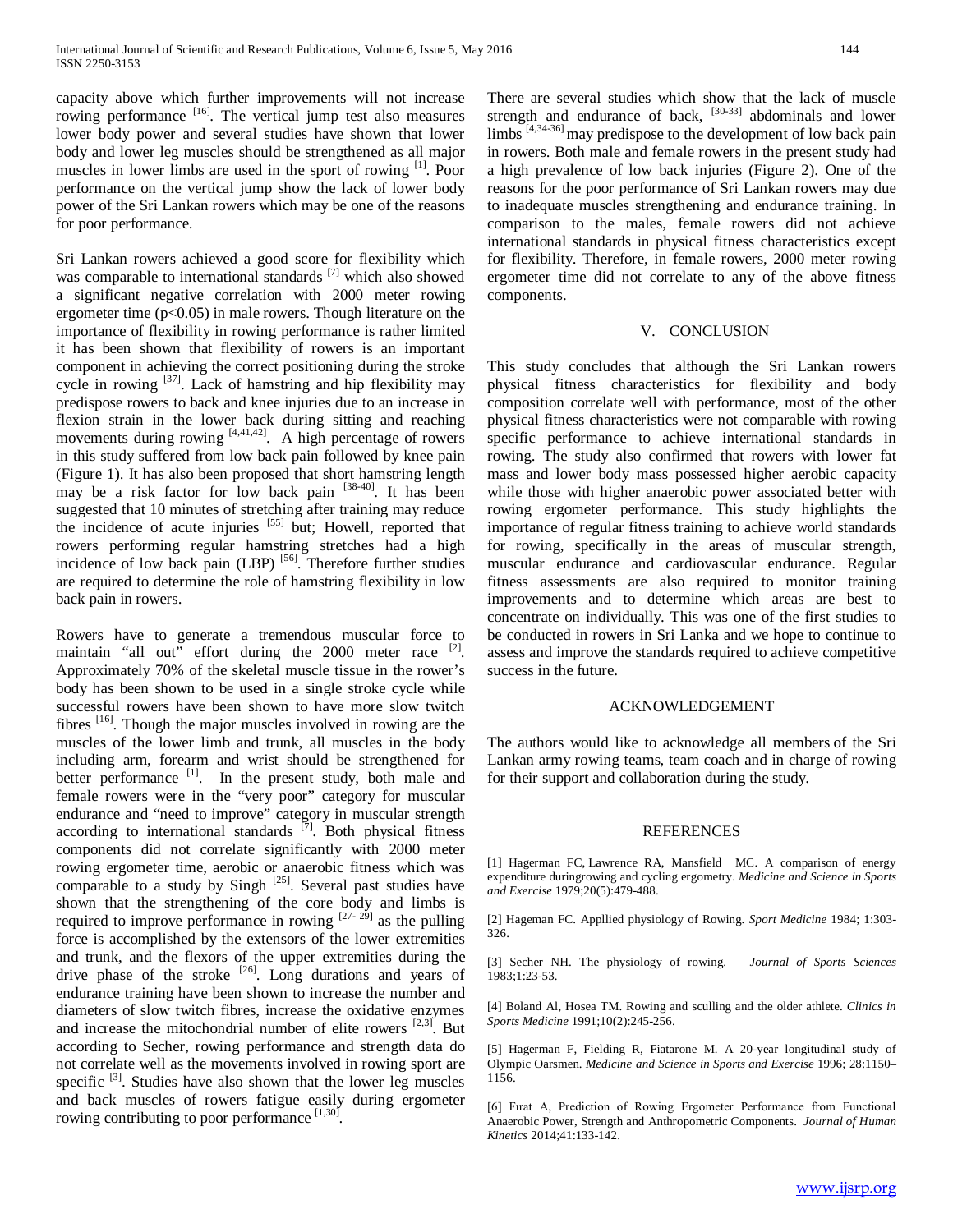International Journal of Scientific and Research Publications, Volume 6, Issue 5, May 2016 145 ISSN 2250-3153

[7] Thomas D, Paul M, Insel, Walton T & Roth. Fit & Well Core Concepts and LABS in Physical Fitness and Wellness 2005;6- 186.

[8] Little NG. Physical performance attributes of Junior and senior women, Juvenile, Junior and senior men judokas. *Journal of Sports Medicine & Physical Fitness* 1991;31:510–520.

[9] Zapartidis I, Vareltzis I, Gouvali M, & Kororos P. Physical Fitness and Anthropometric Characteristics in Different Levels of Young Team Handball Players. *The Open Sports Sciences Journal* 2009;2: 22-28.

[10] Sibila M. Initial and further selection of children gifted for handball on the basis of some chosen morphological and motor parameters. *Handball EHF Periodical* 1997;1:7-17.

[11] Franchini E, Nunes AV, Moraes JM & Vecchio FB. Physical Fitness and Anthropometrical Profile of the Brazilian Male Judo Team. *Journal of Physiology Anthropology* 2007;26:59–67.

[12] Peñas L, Casais C, Dellal L, Rey A & Domínguez E. Anthropometric and Physiological Characteristics of Young Soccer Players According to Their Playing Positions: Relevance for Competition Success. *Journal of Strength &Conditioning Research* 2011; 25(12):3358-3367.

[13] Arnason A, Sigurdsson SB, Gudmundsson A, Holme I, Engebretsen L & Bahr R. Physical Fitness, Injuries, and Team Performance in Soccer, *Medicine Science Sports Exercise* 2004;36(2):278-285.

[14] [Arrese AL, a](http://www.ncbi.nlm.nih.gov/pubmed/?term=Arrese%20AL%5BAuthor%5D&cauthor=true&cauthor_uid=16368615)nd Ostariz ES. Skin fold thicknesses associated with distance running performance in highly trained runners. *Journal of Sport Science* 2006; 24(1):69-76.

[15] Mikulić P. Anthropometric and physiological profiles of rowers of varying ages and ranks.*Kinesiology* 2008;40(1):80-88.

[16] Steinacker JM. Physiological aspects of training in rowing. *International Journal of Sports Medicine* 1993;14 (1):3-10.

[17] Dunbar J. Get out of the gym and onto the water. *Peak Performance* 1994;43: 2-4.

[18] Pripstein LP, Rhode EC, Mckenzre DC. (editor; Haegeman 1984), Aerobic & anerobic energy during a 2Km race simulation in female rowers. *Eur App & Phiol* 1999; 79:491-494.

[19] [Gillies](http://www.tandfonline.com/action/doSearch?action=runSearch&type=advanced&searchType=journal&result=true&prevSearch=%2Bauthorsfield%3A(Gillies%2C+E)) EM, & [Bell](http://www.tandfonline.com/action/doSearch?action=runSearch&type=advanced&searchType=journal&result=true&prevSearch=%2Bauthorsfield%3A(Bell%2C+G)) GJ. The relationship of physical and physiological parameters to 2000 m simulated rowing performance. *Sports Medicine* 2000; 9(4):277-288.

[20] Yoshiga CC & Higuchi M. Rowing performance of female and male rowers. *Scandinavian Journal of Medicine & Science in Sports* 2003;13(5):317–321.

[21] Cosgrove MJ, Wilson J, Watt D and Grant SF. The relationship between selected physiological variables of rowers and rowing performance as determined by a 2000m ergometer test. *Journal of Sports Sciences* 1994;17(11):845-852.

[22] Ingham SA, Whyte GP, Jones K and Nevill AM. "Determinants of 2000 m rowing ergometer performance in elite rowers. *European Journal of Applied Physiology* 2002;88:243-246.

[23] Hagerman FC & Staron RS. Seasonal variables among physiological variables in elite oarsmen.*Journal of Applied Sport Science* 1983; 8:143-148.

[24] Droghetti P, Jensen K and Nilsen TS. "The total estimated metabolic cost of rowing". *FISA Coach* 1991;2(2):1-4.

[25] Singh R. Physical and physiological profiles of Malaysian dragon boat rowers. *British Journal of Sport Medicine* 1995;29 (1):13-15. [26] Dal Monte A, Komor A. Rowing and sculling mechanics. In: Vaughan CL, ed. *Biomechanics of Sport* Boca Raton, FL: CRC Press 1989;53-119.

[27] Mills J, Taunton JE, Mills WA. The effect of a 10-week training regimen on lumbo-pelvic stability and athletic performance in female athletes: A randomizedcontrolled trial. *Physical Therapy in Sport* 2005;6:60-66.

[28] Stanton R, Reaburn PR, Humphries B. The effect of short-term swiss ball training on core stability and running economy. *Journal of Strength and Conditioning Research* 2004; 18(3):522-528.

[29] Tse M, McManus AM, Masters RSW. Development and validation of a core endurance intervention program: Implications for performance in college-age rowers. *Journal of Strength and Conditioning Research* 2005;19(3):547-552.

[30] Caldwell J, McNair PJ, Williams M. The effects of repetitive motion on lumbar flexion and erector spinae muscle activity in rowers. *Clinical Biomechanics* 2003;18:704-711.

[31] O'Sullivan P, Mitchell T, Bulich P, Waller R, Holte J. The relationship between posture, lumbar muscle endurance and low back pain in industrial workers. *Manual Therapy* 2006;11(4):264-271.

[32] Roy S, DeLuca CJ, Casavant DA. Lumbar muscle fatigue and chronic lower back pain.*Spine.*1989;14(9):992-1001.

[33] Perich D, Burnett A, O'Sullivan P. Low back pain and the factors associated with it: Examination of adolescent female rowers.  $24<sup>th</sup> International Symposium$ *on Biomechanics in Sports* 2006;Salzburg, Austria.

[34] Astfalck RG, O'Sullivan PB, Straker LM, Smith AJ. A detailed characterisation of pain, disability, physical and psychological features of a small group of adolescents with non-specific chronic low backpain. *Manual Therapy*  2010;15 (3):240-247.

[35] Bernard JC, Bard R, Pujol A, Combey A, Boussard D, Begue C, et al.Muscle assessment in healthy teenagers, Comparison with teenagers with low back pain. *Annales de Readaptationet de Medecine Physique* 2008;51(4):263-283.

[36] Strahan AD, Burnett AF, Caneiro JP, Doyle MM, O'Sullivan PB,Goodman C. Differences in spinopelvic kinematics in sweep and scullergometer rowing. *Clinical Journal of Sport Medicine* 2011;21(4):330-336.

[37] Balague F, Troussier B, Salminen JJ. Non-specific low back pain in children and adolescents: risk factors. *European Spine Journal* 1999;8:429-438.

[38] Gajdosik R, Albert C, Mitman J. Influence of hamstring length on the standing posture and the flexion range of motion of the pelvic angle, lumbar angle and the thoracic angle. *Journal of Orthopaedic and Sports Physical Therapy* 1994;20:213-219.

[39] Gedalia A, Brewer EJ. Joint hypermobility in paediatric practice- a review. *Journal of Rheumatology* 1993; 20(2):371-374.

[40] McGregor A, Patankar ZS, Bull AMJ. Spinal kinematics in elite oarswomen during a routine physiological "step test". *Medicine and Science in Sport and Exercise* 2005;37(6):1014-1020.

[41] Reid D, McNair PJ. Factors contributing to low back pain in rowers. *British Journal of Sports Medicine* 2000 ;34:321-322.

[42] Rodriguez FA. Physical structure of international lightweight rowers. In Reilly T.J., Watkins, J. and Borms, J, (Eds.), *Kinanthropometry III*. London: E & FN Spon. 1986; 255-61.

[43] Russel AP, Rossignol PF & Sparow WA. Prediction of elite schoolboy 2000m rowing ergometer performance from metabolic, anthropometric and strength variables. *Journal of Sports Sciences* 1998; 16:749-754.

[44] Yoshiga CC, Kawakami Y, Fukunaga T, Okamura K & Higuchi M. Anthropometric and physiological factors predicting 2000 m rowing ergometer performance time.*Advances in Exercise and Sports Physiology* 2000;651-57.